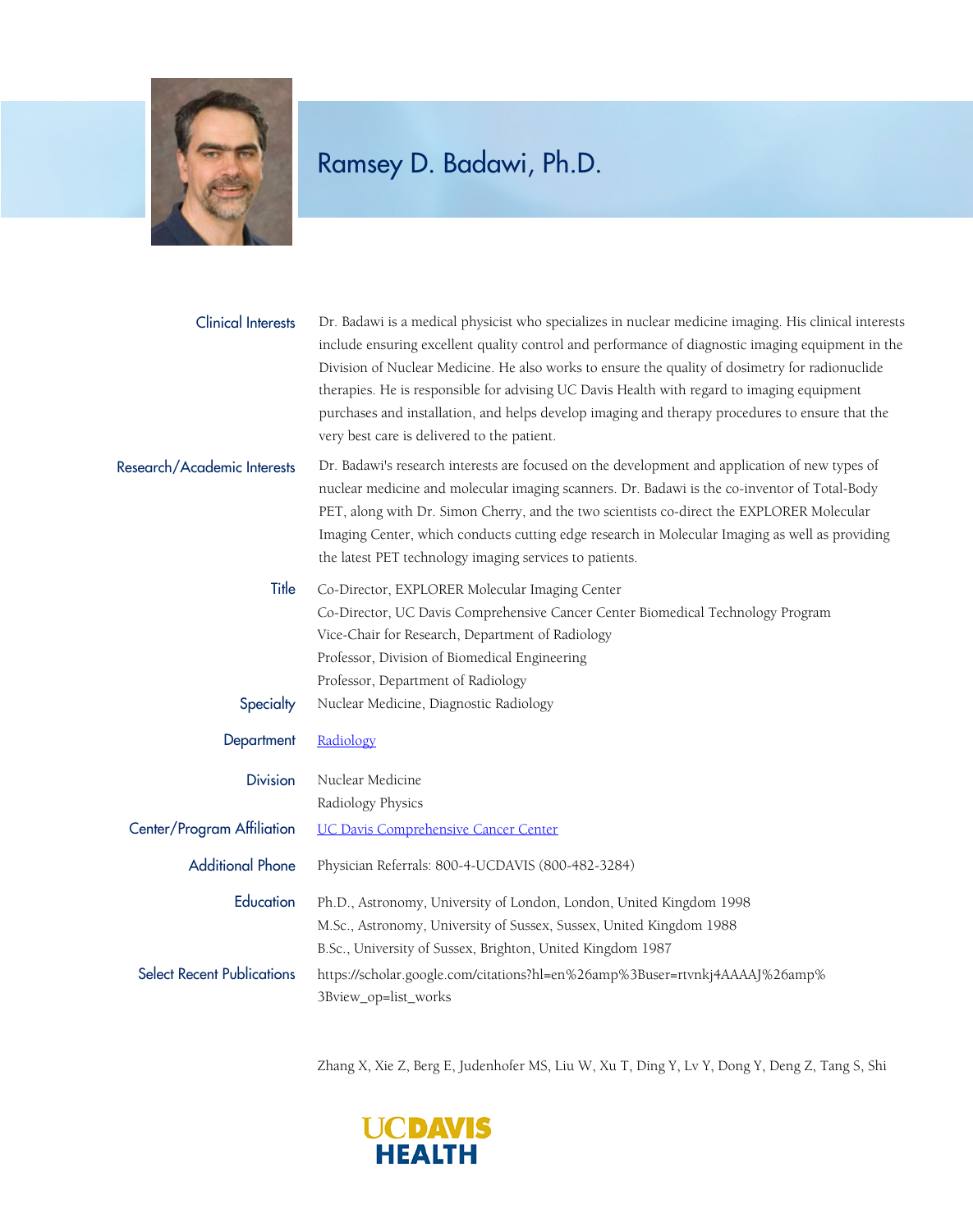

## Ramsey D. Badawi, Ph.D.

H, Hu P, Chen S, Bao J, Li H, Zhou J, Wang G, Cherry SR, Badawi RD, Qi J. Total-Body Dynamic Reconstruction and Parametric Imaging on the uEXPLORER. J Nucl Med. 2020 Feb;61(2):285- 291. doi:10.2967/jnumed.119.230565. Epub 2019 Jul 13. PMID:31302637.

Sarkar S, Corwin MT, Olson KA, Stewart SL, Liu CH, Badawi RD, Wang G. Pilot Study to Diagnose Nonalcoholic Steatohepatitis With Dynamic 18F-FDG PET. AJR Am J Roentgenol. 2019 Mar;212 (3):529-537. doi:10.2214/AJR.18.20012. Epub 2019 Jan 23. PMID:30673340.

Lv Y, Lv X, Liu W, Judenhofer MS, Zwingenberger A, Wisner E, Berg E, McKenney S, Leung E, Spencer BA, Cherry SR, Badawi RD. Mini EXPLORER II: a prototype high-sensitivity PET/CT scanner for companion animal whole body and human brain scanning. Phys Med Biol. 2019 Mar 21;64(7):075004. doi:10.1088/1361-6560/aafc6c. PMID:30620929.

Badawi RD, Shi H, Hu P, Chen S, Xu T, Price PM, Ding Y, Spencer BA, Nardo L, Liu W, Bao J, Jones T, Li H, Cherry SR. First Human Imaging Studies with the EXPLORER Total-Body PET Scanner. J Nucl Med. 2019 Mar;60(3):299-303. doi:10.2967/jnumed.119.226498. Epub 2019 Feb 7. PMID:30733314.

Leung EK, Judenhofer MS, Cherry SR, Badawi RD. Performance assessment of a software-based coincidence processor for the EXPLORER total-body PET scanner. Phys Med Biol. 2018 Sep 19;63 (18):18NT01. doi:10.1088/1361-6560/aadd3c. PMID:30152793.

Wang G, Corwin MT, Olson KA, Badawi RD, Sarkar S. Dynamic PET of human liver inflammation: impact of kinetic modeling with optimization-derived dual-blood input function. Phys Med Biol. 2018 Jul 24;63(15):155004. doi:10.1088/1361-6560/aac8cb. PMID:29847315.

Zhang X, Badawi RD, Cherry SR, Qi J. Theoretical study of the benefit of long axial field-of-view PET on region of interest quantification. Phys Med Biol. 2018 Jun 27;63(13):135010. doi:10.1088 /1361-6560/aac815. PMID:29799814.